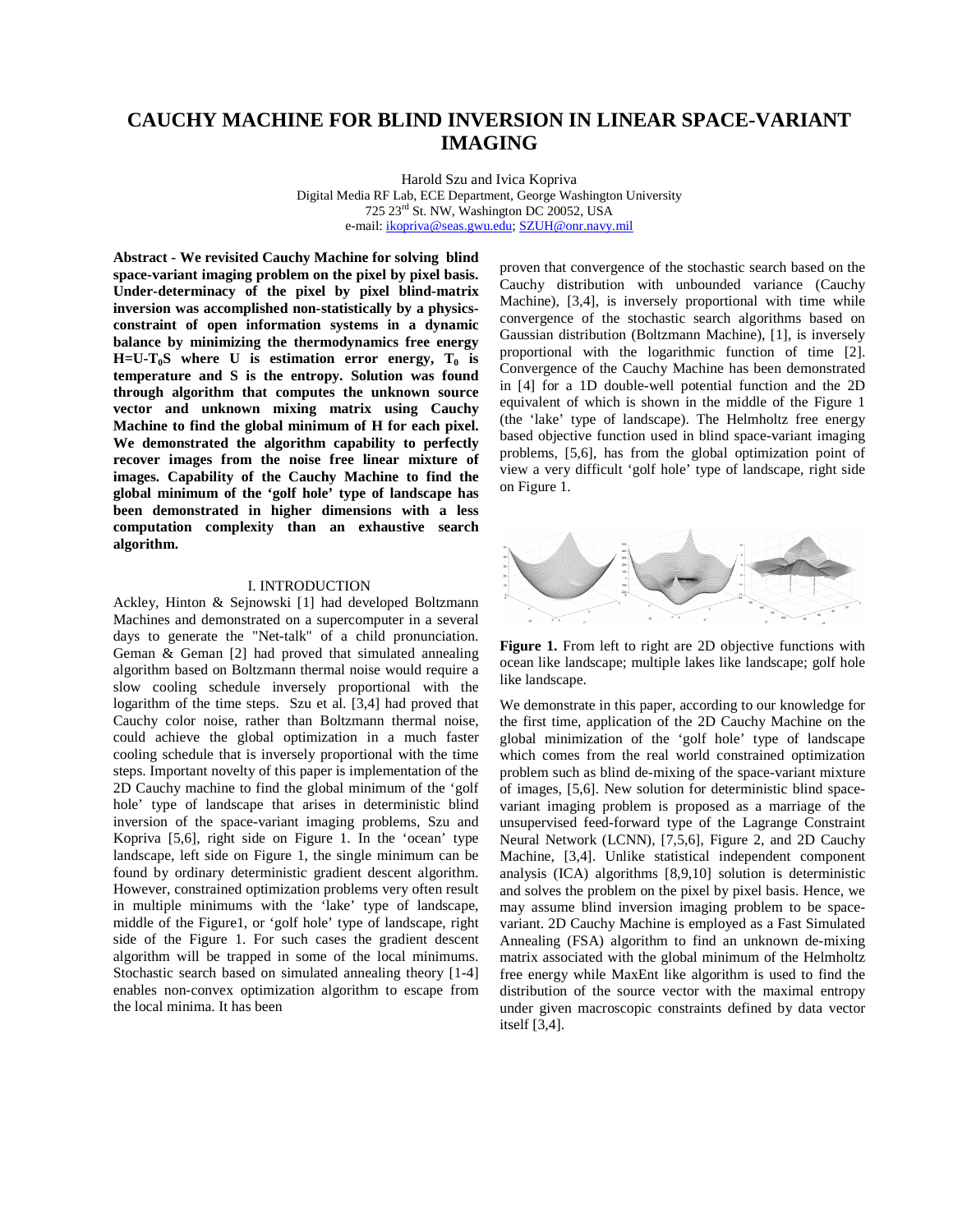Brief description of the blind space-variant imaging problem is given in Section II while more details can be found in [5]. Section III describes application of the 2D version of the FSA algorithm based on the Cauchy Machine theory, [3,4], on the blind space-variant imaging problem. In Section IV we demonstrate capability of the 2D Cauchy Machine to find the global minimum of the very difficult 'golf hole' type of landscape. Performance comparison in terms of computational complexity in relation to the exhaustive search approach is also given in Section IV. Here we also demonstrate the algorithm capability to perfectly recover images from the synthetic noise free linear mixture of two images. Conclusion is given in Section V.

#### II. BLIND SPACE-VARIANT IMAGING PROBLEM

Data model for blind space-variant imaging problem is defined with:

$$
\vec{X}_{(p,q)} = [A]_{(p,q)} \vec{S}_{(p,q)} \tag{1}
$$

where  $\vec{X}$  and  $\vec{S}$  are *n* and *m* dimensional column vectors of integers representing measured data and unknown sources respectively with  $m \le n$  and [A] being  $n x m$  unknown mixing matrix. The subscript *(p,q)* denotes spatial coordinates i.e. the blind imaging problem is formulated on the pixel by pixel basis. Note that such formulation allows the mixing matrix  $[A]_{(p,q)}$  to be spatially variant. The goal of the blind inversion imaging algorithms is to find both the unknown source vector  $\overline{S}$  and an unknown mixing matrix  $[A]$  based on data vector  $\vec{X}$  only. We shall drop  $(p,q)$  subscript in the subsequent derivations in order to simplify notation. Because both  $\vec{X}$  and  $\vec{S}$  have the physical interpretation of intensity the positivity constraint is imposed on them:

$$
x_i \ge 0 \t i = 1,...,n
$$
  
\n
$$
s_i \ge 0 \t i = 1,...,m
$$
 (2)

If the unknown mixing matrix has physical interpretation of the spectral reflectance matrix as in remote sensing, [5,6], or point spread function of the optical or non-optical imaging system than positivity constraints must be imposed on [*A*] too:

$$
a_{ij} \ge 0 \quad i = 1, \dots, n; \ j = 1, \dots, m \tag{3}
$$

We shall rewrite (1) in a slightly different form:

$$
\vec{X} = [A]N\vec{S}
$$
 (4)

where:

$$
N = \sum_{i=1}^{m} s_i \qquad s_i = \frac{s_i}{N} \tag{5}
$$

With (4) we have introduced unknown magnitude of the source vector *N* that helped us to assign to the components of the scaled source vector  $\vec{S}$ <sup>r</sup> the meaning of probability because due to (5) they satisfy the constraint:

$$
\sum_{i=1}^{m} s_i = 1 \tag{6}
$$

Solution of deterministic blind space-variant imaging problem (1) is given by finding unknown de-mixing matrix  $[W] \cong [A]^{-1}$  and unknown source vector  $\overrightarrow{S}$  based on the data vector  $\vec{X}$  only on the pixel-by-pixel basis. Feed-forward type of the Lagrange constraint neural network shown on Figure 2, [5,7] is employed to find the unknown source vector  $\vec{S}$  and 2D Cauchy Machine [3,4] is used to find the uknown de-mixing matrix [*W*] at the global minimum of the 'golf hole' type of landscape associated with the Helmholtz free energy:

$$
([W^*], N^*) = \arg \min |H| \approx \arg \min |U|
$$
  
= arg \min ([W]  $\vec{X} - N\vec{S}$ .)<sup>T</sup> ([W]  $\vec{X} - N\vec{S}$ .) (7)

where Helmholtz free energy is defined with: *H* ([W],  $\vec{S}$ ) = U - T<sub>0</sub>S

$$
S) = U - I_0S
$$
  
=  $\vec{\mu}^T \left[ [W] \vec{X} - N \vec{S} \cdot \right] + K_B T_0 N \sum_{i=1}^m s_i^* \ln s_i^*$  (8)  
+  $N(\mu_0 - K_B T_0) (\sum_{i=1}^m s_i^* - 1)$ 

and Shannon entropy was approximated by:

$$
S = -K_B T_0 \sum_{i=1}^{m} s_i \ln s_i \tag{9}
$$

where  $K_B$  represents Boltzmann's constant and  $T_0$  represents temperature. They are introduced in (8) due to dimensionality reasons. Equivalence in minimization of *H* and *U* w.r.t. [*W*] and *N* (7) is due to the fact that Shannon entropy *S* in (8) does not depend on [*W*] and *N*. Minimization of the objective function (7) gives as a solution distribution  $p(\vec{S})$  with the maximal entropy under given macroscopic constraints  $U = [(W] \vec{X} - N\vec{S}^{\,i}]$  defined by measured data  $\vec{X}$ :

$$
\sum_{i=1}^{n} w_{ji} x_i = N s_j \tag{10}
$$

FSA algorithm based on Cauchy Machine looks for the global minimum of the Helmholtz free energy  $(7)/(8)$  to find the unknown de-mixing matrix while MaxEnt like algorithm is used to find the most probable distribution  $p(\vec{S}) = \vec{S}$  for a given doublet  $(W^{(l)}|, N^{(l)})$  where *l* denotes iteration index in a solution of problem (7). Probability of the unknown source vector is obtained at the thermodynamic equilibrium i.e. minimum of the Helmholtz free energy (8) as, [5,7]:

$$
s_j = \frac{1}{1 + \sum_{\substack{i=1 \ i \neq j}}^m \exp\left(\frac{1}{K_B T_0} (\mu_i - \mu_j)\right)} = \sigma(\vec{\mu})
$$
(11)

Lagrange multipliers, that have interpretation of virtual sources, are updated as [5]: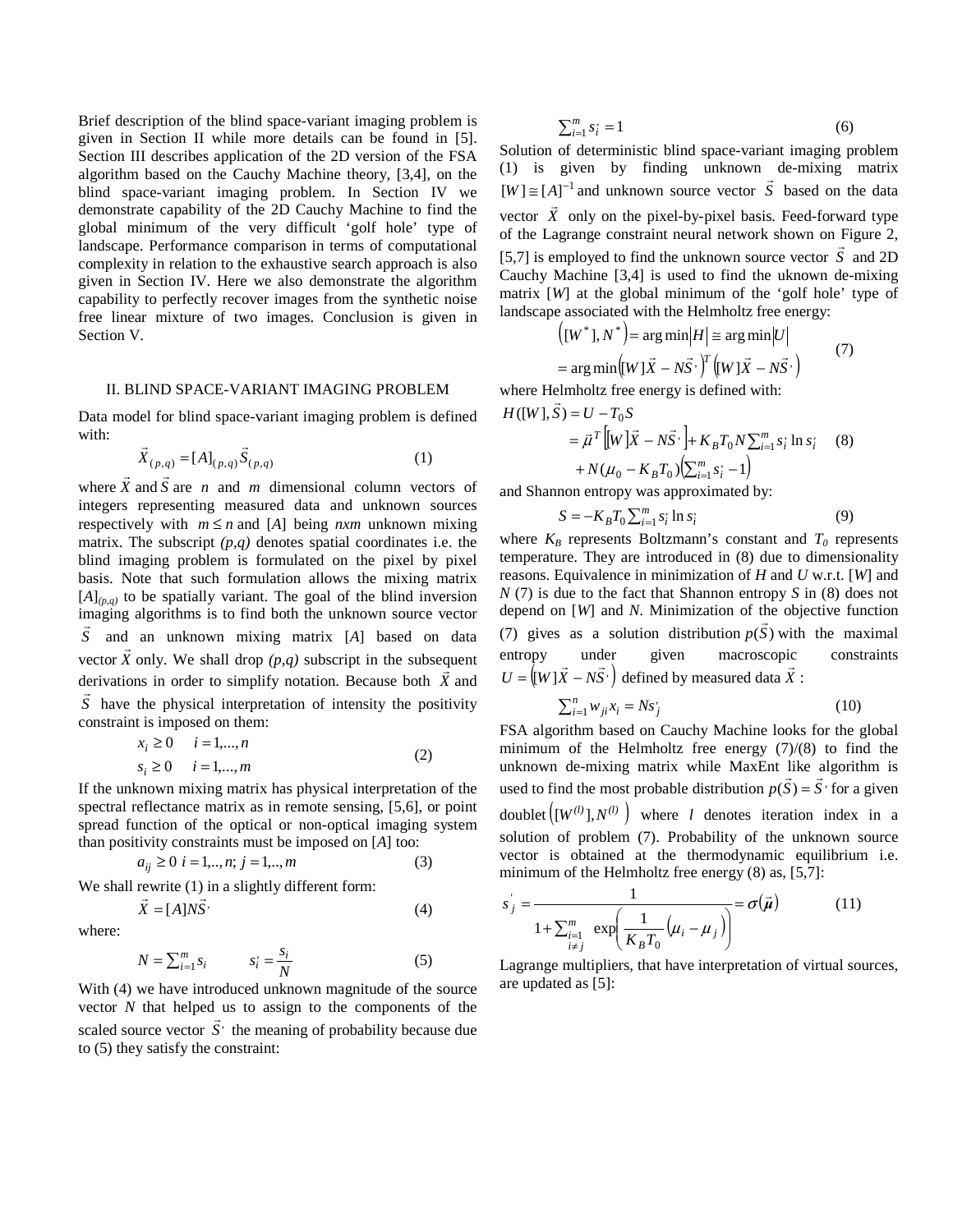$$
\mu_j^{(k+1)} = \mu_j^{(k)} + \left(\frac{K_B T_0}{s_j^{(k)}} + \mu_j^{(k)}\right) \left(\vec{w}_j^{(l)} \vec{X} - N^{(l)} s_j^{(k)}\right) + \sum_{\substack{i=1 \ i \neq j}}^m \mu_i^{(k)} \left(\vec{w}_i^{(l)} \vec{X} - N^{(l)} s_i^{(k)}\right)
$$
\n(12)

where *k* stands for iteration index related to the Lagrange multipliers learning rule and *l* stands for the iteration index related to the iterative solution of the optimization problem (7).



**Figure 2.** A Feed-forward Lagrange Constraint Neural Network, [7,5].

At some iteration *l* output doublet  $([W]^{(l)}, N^{(l)})$  is generated as an output of the Cauchy Machine based FSA optimization algorithm in an attempt to reach possibly global minimum of the estimation error energy (7). For a given doublet  $\left( [W]^{(l)}, N^{(l)} \right)$  the MaxEnt like algorithm (11)-(12) computes the most probable solution for the source vector  $\vec{S}^{(l)} = N^{(l)} \vec{S}^{(l)}$ . This represents feedback for the Cauchy Machine algorithm that computes a new value of the estimation error energy and generates a new doublet  $\left( [W]^{(l+1)}, N^{(l+1)} \right)$ . After each iteration *l* is completed we get a triplet  $([W]^{(l)}, N^{(l)}, \vec{S}^{(l)}).$  Algorithm accepts as a final solution the triplet  $([W]^*, N^*, \vec{S}^*)$  for which the estimation error energy (7) reaches a possibly global minimum

# III. CAUCHY MACHINE SIMULATED ANNEALING ALGORITHM FOR BLIND SPACE-VARIANT IMAGING PROBLEM

As in [5,6] we model 2D space-variant imaging problem by using two mixing angles  $\theta$  and  $\varphi$ :

$$
\begin{bmatrix} x_x \\ x_y \end{bmatrix} = N \begin{bmatrix} \cos \theta & \cos \varphi \\ \sin \theta & \sin \varphi \end{bmatrix} \begin{bmatrix} s_x \\ s_y \end{bmatrix}
$$
 (13)

Based on (13) the unknown de-mixing matrix [*W*] is described by two 'killing' angles  $\xi$  and  $\zeta$  as [5]:

$$
[W] = \frac{1}{\sin(\zeta - \xi)} \begin{bmatrix} \cos \xi & \sin \xi \\ \cos \zeta & \sin \zeta \end{bmatrix} = \begin{bmatrix} \vec{w}_1 \\ \vec{w}_2 \end{bmatrix}
$$
 (14)

Vector diagram representation of the mixing model  $(3)/(13)/(14)$  is shown on Figure 3. The unknown de-mixing matrix [*W*] is found at a global minimum of the Helmholtz free energy objective function (7)/(8) using FSA based on 2D Cauchy Machine. Therefore a 2D Cauchy probability density function (pdf) in the killing angles domain is defined [3,4]:

$$
p(\varsigma, \xi) = \frac{K_1}{K_2} \frac{c}{\left|\varsigma^2 + \xi^2 + c^2\right|^{3/2}}
$$
(15)

where  $K_1$  and  $K_2$  are normalization constants to be determined. Due to the positivity constraints (3) the killing angles lie in the domain:





**Figure 3.** Vector diagram representation of the mixing model  $(3)/(13)/(14)$ .



**Figure 4** Geometry relations between Cartesian  $(\xi, \zeta)$  and polar  $(r, \omega)$  coordinates.

If, based on Figure 3, we adopt the convention that for original mixing angles  $\theta$  and  $\varphi$  it applies the following:

$$
\varphi \le \chi \le \theta \tag{17}
$$

where  $\chi$  is angle defined by data vector  $\vec{X}$  as: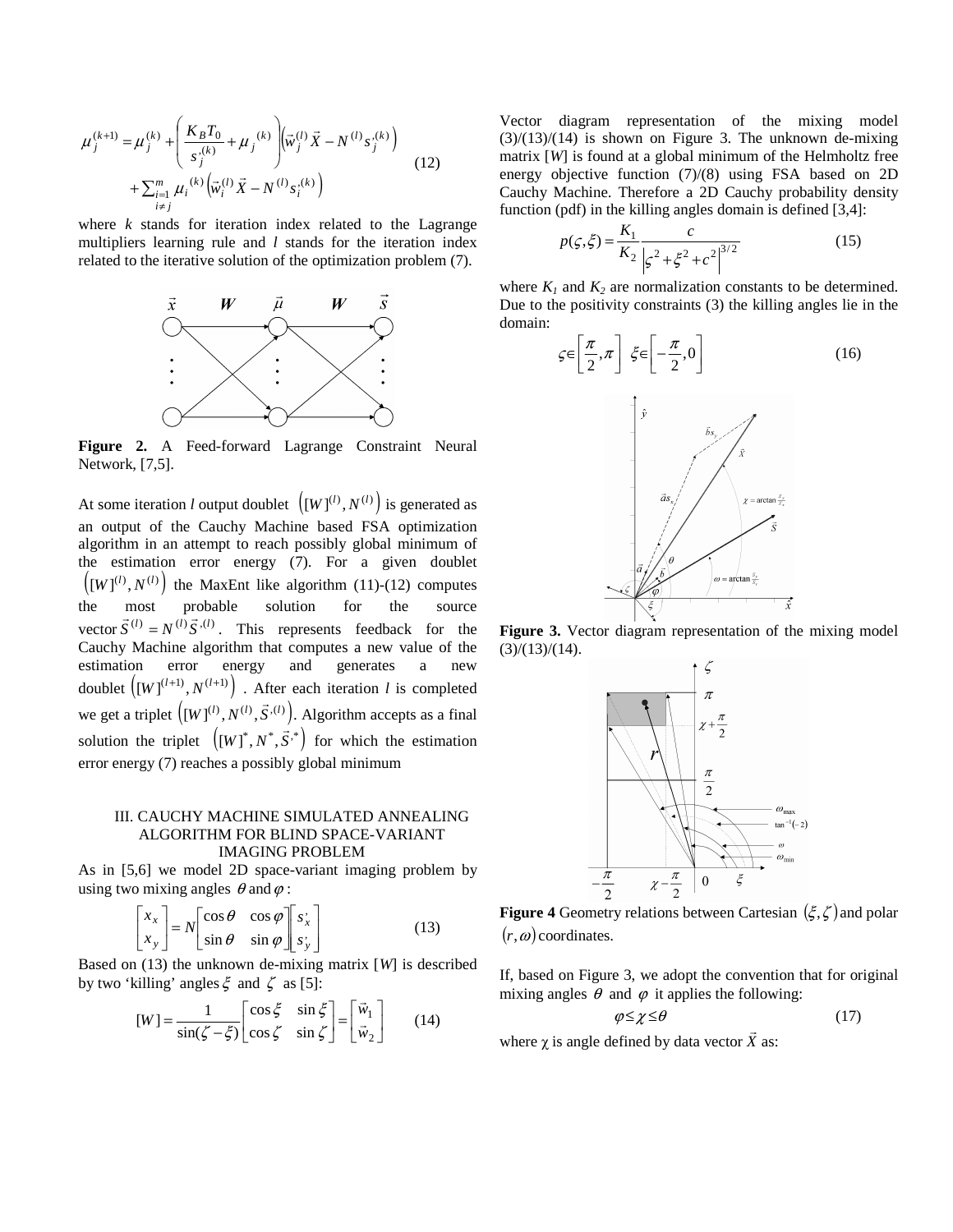$$
\chi = \tan^{-1} \left( \frac{x_x}{x_y} \right) \tag{18}
$$

than domain of support for killing angles is narrowed according to:

$$
\varsigma \in \left[\frac{\pi}{2} + \chi, \pi\right] \xi \in \left[-\frac{\pi}{2}, -\frac{\pi}{2} + \chi\right] \tag{19}
$$

which reduces the size of the search space. The 2D pdf (15) can be transformed from the Cartesian  $p(\zeta, \xi)$  to polar  $p(r, \omega)$ coordinates using standard transformation from Cartesian to polar coordinate system. Due to (19) the angle polar coordinate  $\omega$  lies in:

$$
\omega_{\min} \le \omega \le \omega_{\max} \tag{20}
$$

where ω*min* and ω*max* are defined with:

$$
\omega_{\text{max}} = \tan^{-1} \frac{\chi + \pi/2}{-\pi/2}
$$
  $\omega_{\text{min}} = \tan^{-1} \frac{\pi}{\chi - \pi/2}$  (21)

The radial coordinate *r* lies in:

$$
r \in [r_{\min}, r_{\max}] \tag{22}
$$

where  $r_{min}$  and  $r_{max}$  are given for a particular value of  $\omega$  with:  $r_{\min} = \frac{\chi + \pi/2}{\chi}$ 

$$
r_{\min} = \frac{\frac{\pi}{\sin \omega}}{\sin \omega}
$$
  
\n
$$
r_{\max} = \begin{cases} \frac{\pi}{\sin \omega} & \omega \in [\omega_{\min}, \pi + \tan^{-1}(-2)] \\ -\frac{\pi}{2 \cos \omega} & \omega \in [\pi + \tan^{-1}(-2), \omega_{\max}] \end{cases}
$$
 (23)

Geometry relations between Cartesian  $(\xi, \zeta)$  and polar  $(r, \theta)$ coordinate systems are illustrated on Figure 4. Cartesian pdf  $p(\zeta, \xi)$  (15) can be written in polar coordinates  $p(r, \omega)$  as:

$$
p(r, \omega) = p(\omega) p(r) = K_1 K_2 \frac{cr}{(r^2 + c^2)^{3/2}} \qquad (24)
$$

Pdf  $p(\omega) = K_1$  is determined from the requirement:

$$
\int_{\omega_{\min}}^{\omega_{\max}} p(\omega) d\omega = 1 \tag{25}
$$

from which it follows:

$$
p(\omega) = K_1 = \frac{1}{\omega_{\text{max}} - \omega_{\text{min}}} \tag{26}
$$

Normalization constant  $K_2$  is determined from the requirement:

$$
\int_{r_{\min}}^{r_{\max}} \frac{1}{K_2} \frac{cr}{\left(r^2 + c^2\right)^{3/2}} dr = 1
$$
 (27)

from which it follows:

$$
K_2 = c \left( \frac{1}{\sqrt{r_{\min}^2 + c^2}} - \frac{1}{\sqrt{r_{\max}^2 + c^2}} \right) \tag{28}
$$

and also:

$$
p(r) = \frac{c}{K_2} \frac{r}{(r^2 + c^2)^{3/2}}
$$
 (29)

Both distributions  $p(\omega)$  and  $p(r)$  have to be generated from the uniform distribution with the domain of support on  $[0, 1]$ interval. The guiding principle for designing generation law is:

 $p(\omega)d\omega = p(x)dx$  (30)

and:

$$
p(r)dr = |p(x)dx|
$$
\n(31)

where  $x$  is random variable uniformly distributed on the interval  $\vert 0, 1 \vert$ . It follows from (30):

$$
p(\omega) = p(x)\frac{dx}{d\omega} = \frac{1}{\omega_{\text{max}} - \omega_{\text{min}}}
$$
(32)

because  $p(x)=1$ . It follows from (32):

$$
x = \int p(\omega)d\omega = \frac{1}{(\omega_{\text{max}} - \omega_{\text{min}})}\omega + C_0 \quad (33)
$$

We get from (33):

$$
\omega = (\omega_{\text{max}} - \omega_{\text{min}})x + \overline{C}_0 \tag{34}
$$

where integration constant  $C_0$  is determined from the boundary conditions that for  $x \in [0,1] \Rightarrow \omega \in [\omega_{\min}, \omega_{\max}]$  which gives :

$$
\omega = (\omega_{\text{max}} - \omega_{\text{min}})x + \omega_{\text{min}} \tag{35}
$$

which is transformation law required for generating random variable  $\omega$  uniformly distributed in the interval  $[\omega_{\min}, \omega_{\max}]$ . To find the transformation law for random variable *r* we have to derive relation between uniformly distributed variable *x* and random variable  $r$  the pdf of which is given by  $(29)$ . It follows from (31):

$$
p(r) = p(x)\frac{dx}{dr}
$$
 (36)

where *x* is uniformly distributed on some interval  $[x_{min}, x_{max}]$  and from (36):

$$
x = \int p(r)dr = -\frac{c}{K_2} \frac{1}{\sqrt{r^2 + c^2}}
$$
(37)

Here  $p(x) = const.$  is absorbed into  $K_2$  in (37). It follows from (37):

$$
r = \frac{c}{K_2 x} \sqrt{1 - K_2^2 x^2} \tag{38}
$$

In (38) *x* is uniformly distributed on the interval  $[x_{min}, x_{max}]$  such that:

$$
r(x_{\min}) = r_{\min} \ r(x_{\max}) = r_{\max} \tag{39}
$$

It follows from (38) and (39):

$$
x_{\min} = \frac{1}{K_2 \sqrt{1 + r_{\min}^2}} \ x_{\max} = \frac{1}{K_2 \sqrt{1 + r_{\max}^2}} \qquad (40)
$$

Relation between random variable *x* uniformly distributed on the interval  $[x_{min}, x_{max}]$  and random variable  $\tilde{x}$  uniformly distributed on the interval [0, 1] is given through: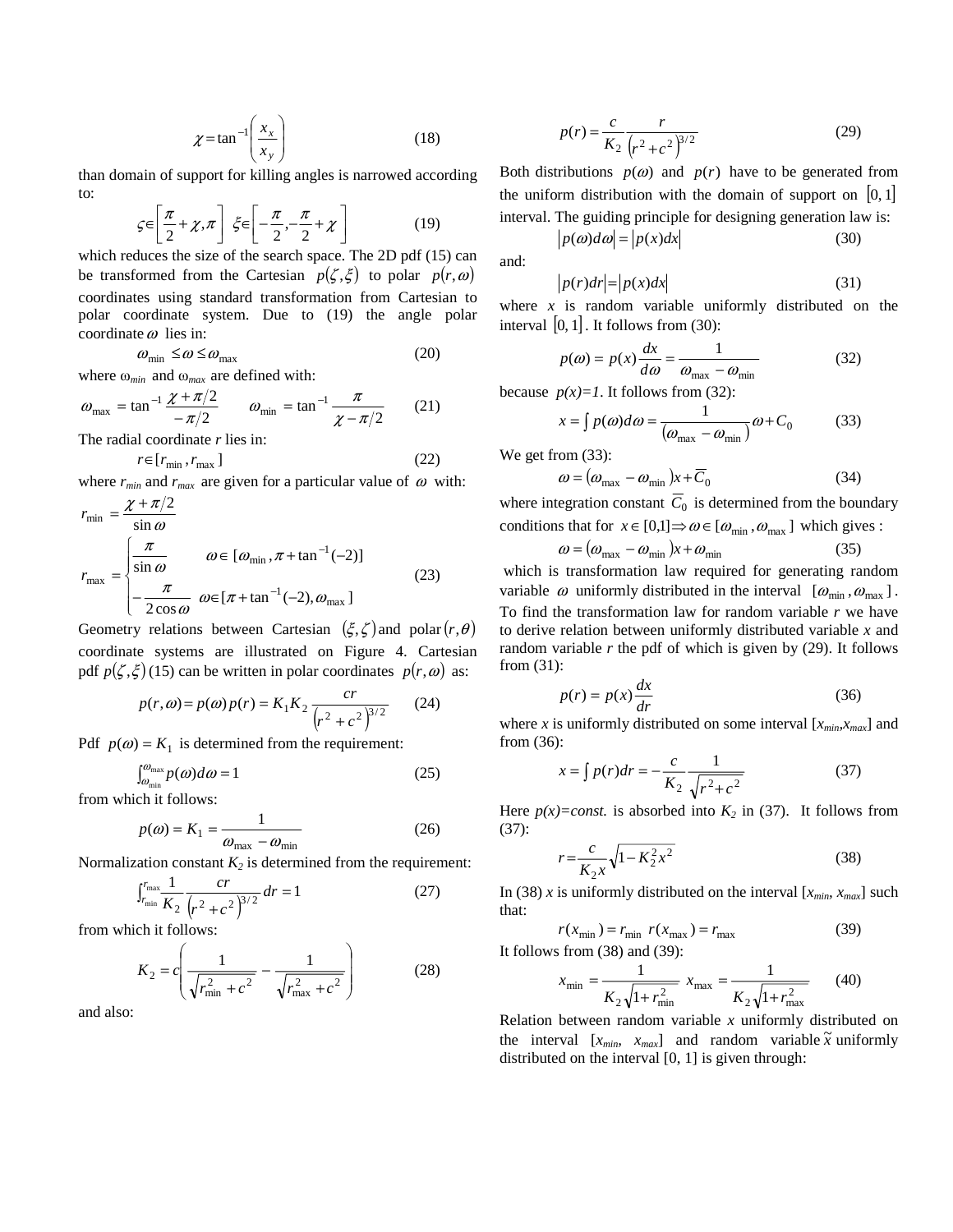$$
x = (x_{\text{max}} - x_{\text{min}})\tilde{x} + x_{\text{min}} \tag{41}
$$

Like in Boltzmann Machine based simulated annealing algorithm [1] the new solution in terms of killing angles  $(\xi, \zeta)$ at some iteration *k* is accepted if either:

$$
\left|H(k)\right| < \left|H(k-1)\right| \tag{42}
$$

or if Metropolis criteria [1] is satisfied:

$$
p_k \le \frac{1}{\left(1 + e^{\Delta E_k/T}\right)}\tag{43}
$$

where  $p_k$  is uniformly generated probability and  $\Delta E_k = |H(k)| - |H(k-1)|$  is error energy at iteration *k*. Metropolis criteria (43) avoids algorithm to escape from local minima even if value of the Helmholtz free energy at iteration *k* is greater than value at the previous iteration.

### IV. SIMULATION RESULTS

We illustrate application of the 2D Cauchy Machine algorithm on the 2D case of Eq.(4) given by (13). Un-mixing matrix [*W*] is given by (14) where angles  $\xi$ ,  $\zeta$  are related to the angles  $\theta$ ,  $\varphi$  through, Figure 3:

$$
\xi = \varphi - \frac{\pi}{2} \zeta = \theta + \frac{\pi}{2} \tag{44}
$$

If according to (13) we choose  $\theta = 64^{\circ}$ ,  $\varphi = 45^{\circ}$ ,



KSI [deg] **Figure 5.** 2D plot of the log of inverse of (7) in the angle domain. Note two very sharp peaks that according to (44) give two solutions  $\xi^1 = -45^0$ ,  $\xi^1 = 154^0$  and  $\xi^2 = -26^0$ ,  $\zeta^2 = 135^0$ .

 $-100$ 

ZETA [deg]

Figure 5 shows log of the inverse of the error energy function (7) as a function of angles  $\xi$ ,  $\zeta$  for given values of  $N=8, s_x=5, s_y=3$ . Note two very sharp peaks that according to (44) correspond two solutions  $\xi^1 = -45^0$ ,  $\xi^1 = 154^0$  and

 $\xi^2 = -26^\circ$ ,  $\zeta^2 = 135^\circ$ . Two solutions are consequence of the non-unique representation of data vector (13) i.e.:<br> $\vec{v} = v(\vec{a}g) + \vec{b}g$ ;  $-\vec{b}g$ ;  $-\vec{a}g$ ;  $\vec{a}$ 

$$
\vec{X} = N(\vec{a}s_x + \vec{b}s_y) = N(\vec{b}s_y + \vec{a}s_x)
$$
 (46)

From the single pixel point of view this permutation is not a problem. From the space variant imaging point of view it could create problems because related components of two different source vectors corresponding with two different pixels could be assigned on two different images. If, based on vector diagram on Figure 3, we adopt convention (17) this type of permutation indeterminacy can be resolved for the space-variant case. Figure 6 shows number of iteration necessary for 2D Cauchy Machine algorithm (15)-(43) to find global minimum of the 'golf hole' type of error energy function (7) for 100 runs. Solid line on Figure 6 represents fixed number of iteration required by exhaustive search algorithm that in this example is 1972. The average number of iteration per run using 2D Cauchy simulated annealing algorithm was 1684 while exhaustive search required 1972 iterations to find solution. This gives an estimate of the speed-up factor as 1972/1684≈1.171 or 17%.



**Figure 6.** Number of iterations per run for overall 100 runs necessary to find global minimum of the error energy function (7) by using 2D Cauchy Machine FSA algorithm (15)-(43) (dashed line) and exhaustive search algorithm (solid line).

We now mix two images by a mixing matrix that has been changed from pixel to pixel in order to simulate the space variant imaging problem. Angles  $\theta$  and  $\varphi$  are changed column wise according to Figure 7 i.e. for every column index angles were changed for  $1^0$  and mutual distance between them was  $4^0$ . Figure 8 shows from left to right two source images, two mixed images, two separated images using 2D Cauchy Machine blind inversion algorithm (7)-(43) and two separated images using Infomax ICA algorithm, [9]. Thanks to the fact that Cauchy Machine blind inversion algorithm solves the problem on the pixel-by-pixel basis the recovery was perfect although mixing matrix was space variant. Due to the space variant nature of the mixing matrix Infomax algorithm failed to recover the original images.